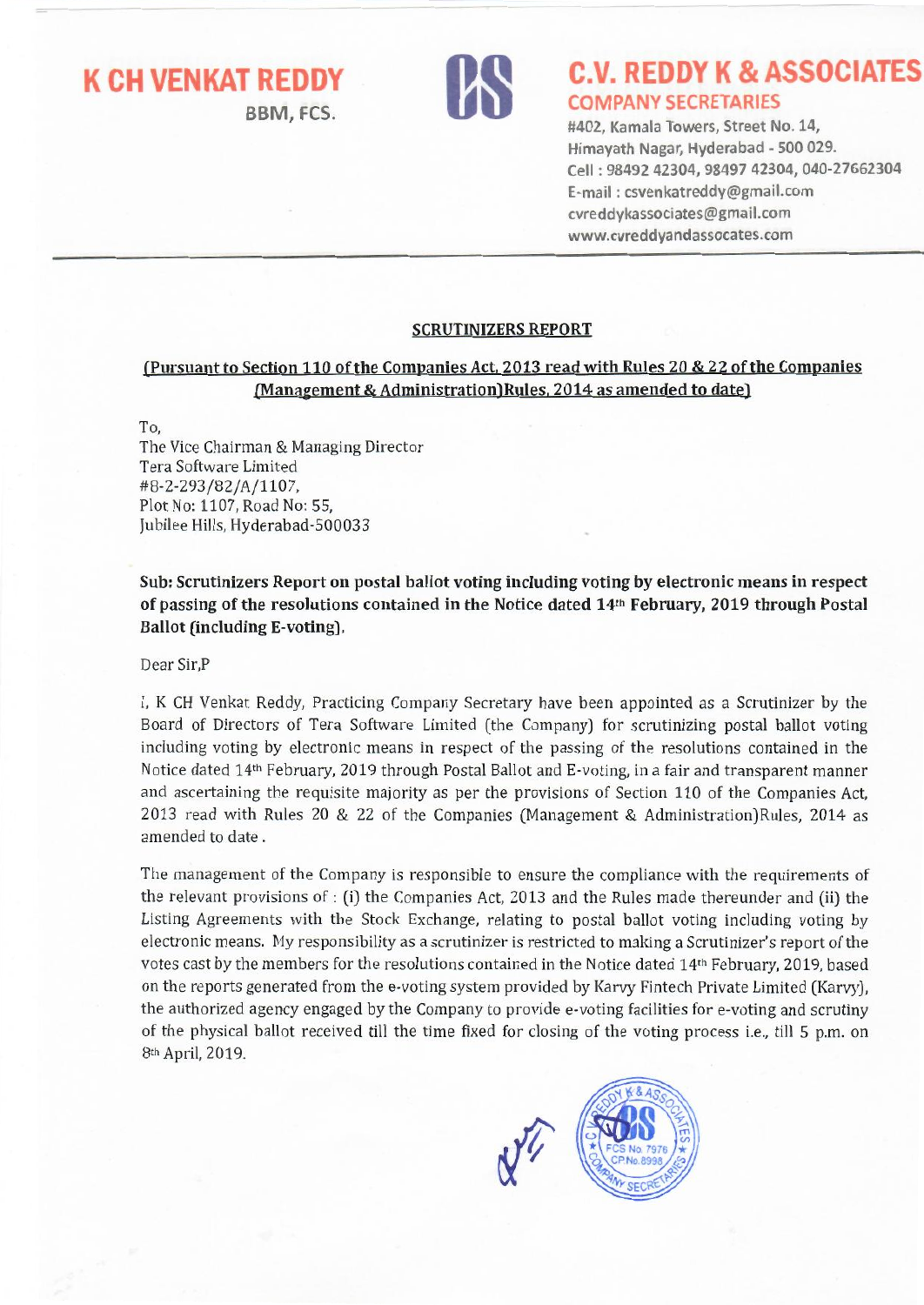I submit my report as under:

- 1. The company has availed e-voting facility from M/s. Karvy Fintech Private Limited ("e-voting facilitator") for enabling the shareholders to cast their votes electronically. E-Voting and the Postal Ballot were conducted under my supervision. At the time of Postal Ballot, adequate care is taken such that no member who has casted his vote by remote e-voting was allowed to cast his vote again through Postal Ballot.
- 2. The Company has completed the dispatch of the Postal Ballot forms on 8th March, 2019 seeking consent of Members through Postal Ballot, including voting by electronic means (e-voting), to the Members whose names appear in the Register of Members/ Beneficial owners as on the cut-off date i.e.,1<sup>st</sup> March, 2019.
- 3. The particulars of all the Postal Ballot forms as well as E-voting communications received from the members have been entered in the registers, separately maintained for the purpose.
- 4. The Votes (both through E-voting and Postal Ballots) were unblocked at 11:00 A.M. on 9th April, 2019 in my presence and I have signed the Postal Ballot forms and E-voting statement in confirmation of being unblocked in my presence.
- 5. After the time fixed for closing of the e-voting, i.e., 5 p.m. on 8th April, 2019, a final electronic report of the e-voting was generated by me by accessing the data available from the website https://evoting.karvy.com of Karvy Fintech Private Limited, the Authorised Agency to provide e-voting facility. Data regarding the e-votes was diligently scrutinized.
- 6. The Postal Ballot forms received till the time fixed for closing of the Postal Ballot i.e., 5 p.m. on 8th April, 2019, were diligently scrutinized and reconciled with the records maintained by the Company through Karvy Fintech Private Limited, the Registrar and Transfer Agents of the Company.
- 7. The result of the scrutiny of the above postal ballot voting including voting by electronic means in respect of passing the resolutions contained in the Notice dated 14th February, 2019, is as under:

| Resolution                                                                                                                             | Mode         | <b>Ballots</b><br>Received | Total<br>votes<br>received | Favour         |              |                                                                  | Against        |              |                                                                   | Invalid        |              |
|----------------------------------------------------------------------------------------------------------------------------------------|--------------|----------------------------|----------------------------|----------------|--------------|------------------------------------------------------------------|----------------|--------------|-------------------------------------------------------------------|----------------|--------------|
|                                                                                                                                        |              |                            |                            | <b>Ballots</b> | <b>Votes</b> | %of<br>favour<br>valid<br>votes to<br>Total<br>votes<br>Received | <b>Ballots</b> | <b>Votes</b> | %of<br>against<br>valid<br>votes to<br>Total<br>votes<br>Received | <b>Ballots</b> | Votes        |
| 1. Approval<br>for<br>continuation<br>of Dr.<br>Hanuman<br>Chowdary<br>Tripuraneni<br>(DIN:<br>00107006) as<br>Independent<br>Director | <b>ELE</b>   | 20                         | 6074169                    | 17             | 6073487      | 99.99%                                                           | 3              | 682          | 0.01%                                                             | $\mathbf{0}$   | $\mathbf{0}$ |
|                                                                                                                                        | <b>PHY</b>   | 19                         | 994                        | 19             | 994          | 100%                                                             | $\mathbf{0}$   | $\bf{0}$     | 0                                                                 | $\mathbf{0}$   | $\mathbf{0}$ |
|                                                                                                                                        | <b>TOTAL</b> | 39                         | 6075163                    | 36             | 6074481      | KaASSA                                                           | 3              | 682          |                                                                   | $\bf{0}$       | $\bf{0}$     |